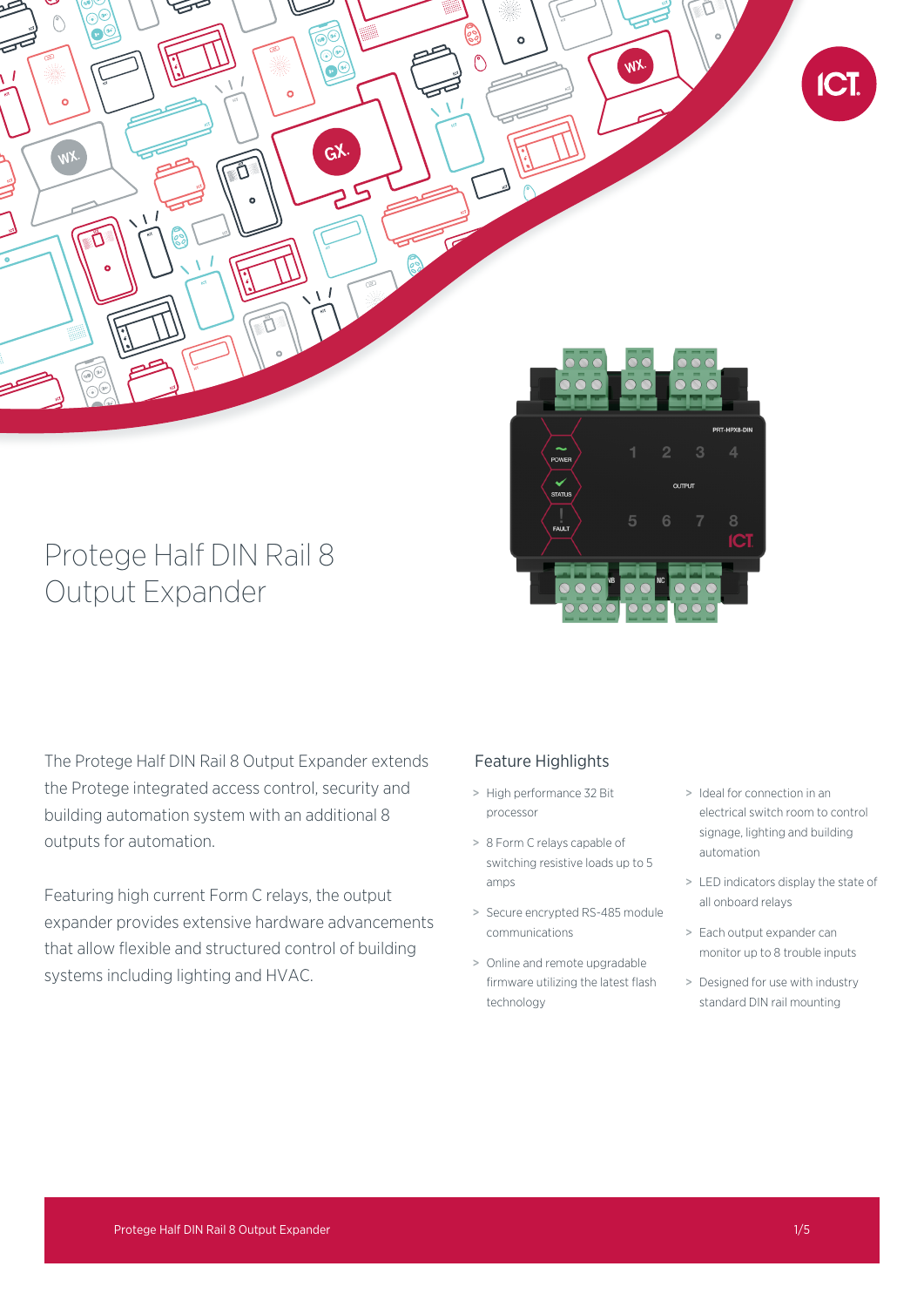## Connectivity and System Expansion

Expanding the Protege system with outputs from the output expander allows convenient, cost-effective system expansion with the following additional benefits:

- > 8 multiple-function outputs available for use in any programmable output configuration
- > Address configuration of the output expander is achieved using the address programming feature of the Protege system controller
- > Outputs can be configured to automatically turn on or resume their previous state upon restoration of power or communication failure

## Power Supply

Device power is supplied from a 12VDC input. Ultra low current requirements ensure cost-effective power distribution.

## Smaller Footprint

The compact two-tier half DIN rail module design occupies less valuable real estate to provide more control in less space.

# Wall Mountable

The additional wall mounting feature provides absolute convenience and flexibility in module positioning.

## Communication

A single RS-485 communication interface port used for all network communication functions and interconnection to other modules.

## **Outputs**

The output expander has 8 programmable Form C relay outputs which can be used to activate bell sirens, lighting circuits, door locks, relay accessory products and other automation points.

## LED Indicators

The output expander features comprehensive diagnostic indicators that can aid in diagnosing faults and conditions. LED indicators on the output expander include:

- > Status indicator
- > Fault indicator
- > Power indicator
- > Output indicators

## Upgradable Firmware

Utilizing the latest flash technology and high performance communication mediums, the firmware can be updated via the Protege interface.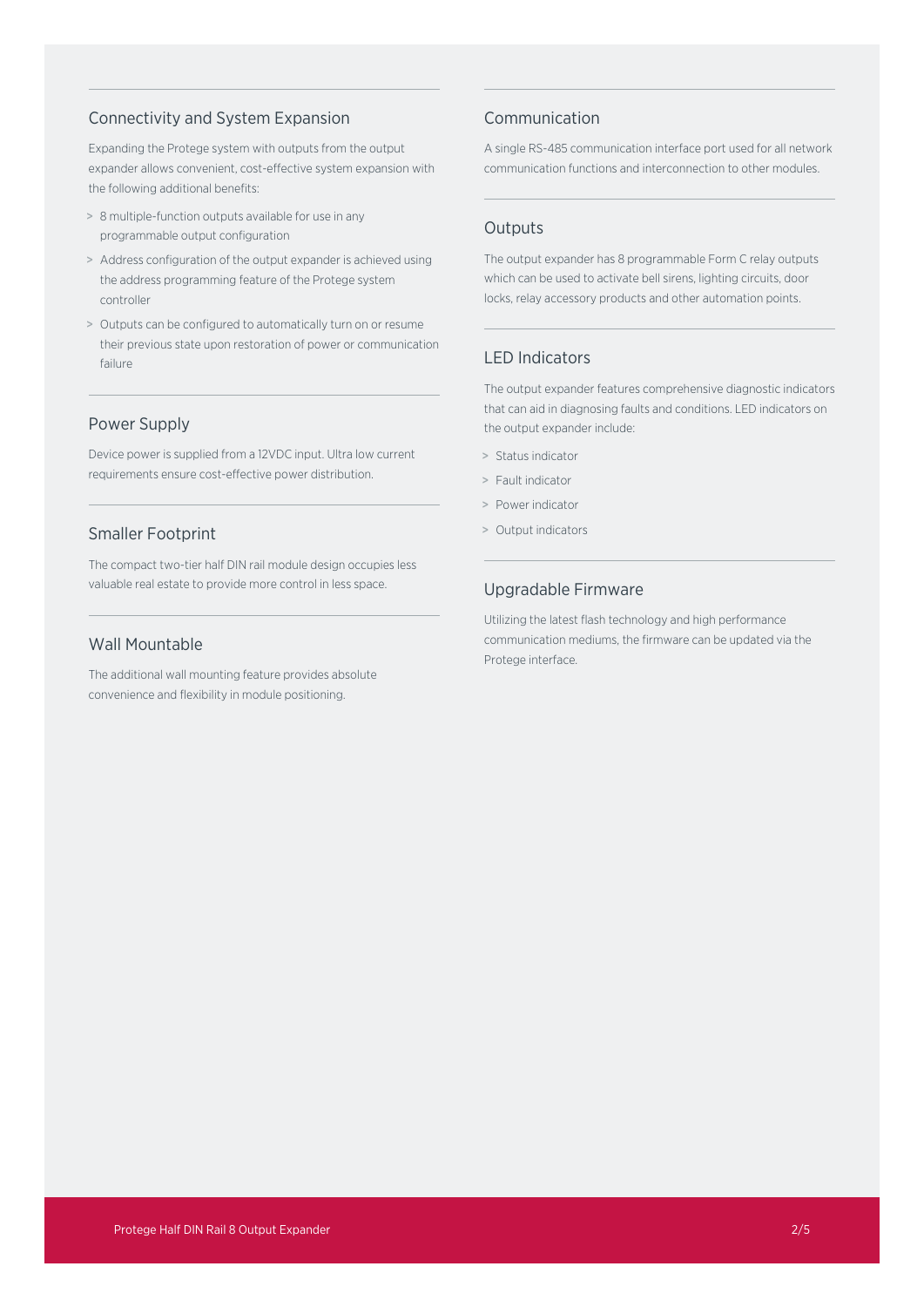## Technical Specifications

| <b>Ordering Information</b>               |                                                                     |
|-------------------------------------------|---------------------------------------------------------------------|
| PRT-HPX8-DIN                              | Protege Half DIN Rail 8 Output Expander                             |
| <b>Power Supply</b>                       |                                                                     |
| DC Input Voltage                          | $11-14VDC$                                                          |
| DC Output Voltage<br>(DC IN Pass-Through) | 10.83-14.0VDC 0.7A (Typical) Electronic Shutdown at 1.1A            |
| Operating Current                         | 80mA (Normal Standby)                                               |
| Total Combined Current*                   | 3.25A (Max)                                                         |
| Low Voltage Cutout                        | 8.7VDC                                                              |
| Low Voltage Restore                       | 10.5VDC                                                             |
| Communication                             |                                                                     |
| <b>RS-485</b>                             | Module Network                                                      |
| <b>Outputs</b>                            |                                                                     |
| Relay Outputs                             | 8 Form C relays - 7A N.O/N.C. at 30 VAC/DC resistive/inductive      |
| <b>Dimensions</b>                         |                                                                     |
| Dimensions (L x W x H)                    | 78 x 90 x 60mm (3.07 x 3.54 x 2.36")                                |
| Net Weight                                | 240g (8.5oz)                                                        |
| Gross Weight                              | 300g (10.6oz)                                                       |
| <b>Operating Conditions</b>               |                                                                     |
| Operating Temperature                     | UL/ULC 0° to 49°C (32° to 120°F): EU EN -10° to 55°C (14° to 131°F) |
| Storage Temperature                       | $-10$ ° to 85°C (14° to 185°F)                                      |
| Humidity                                  | 0%-93% non-condensing, indoor use only (relative humidity)          |
| Mean Time Between Failures (MTBF)         | 587,177 hours (calculated using RFD 2000 (UTE C 80-810) Standard)   |

\* The total combined current refers to the current that will be drawn from the external power supply to supply the expander and any devices connected to its outputs. The auxiliary outputs are directly connected via thermal resettable fuses to the N+ N- input terminals, and the maximum current is governed by the trip level of these fuses.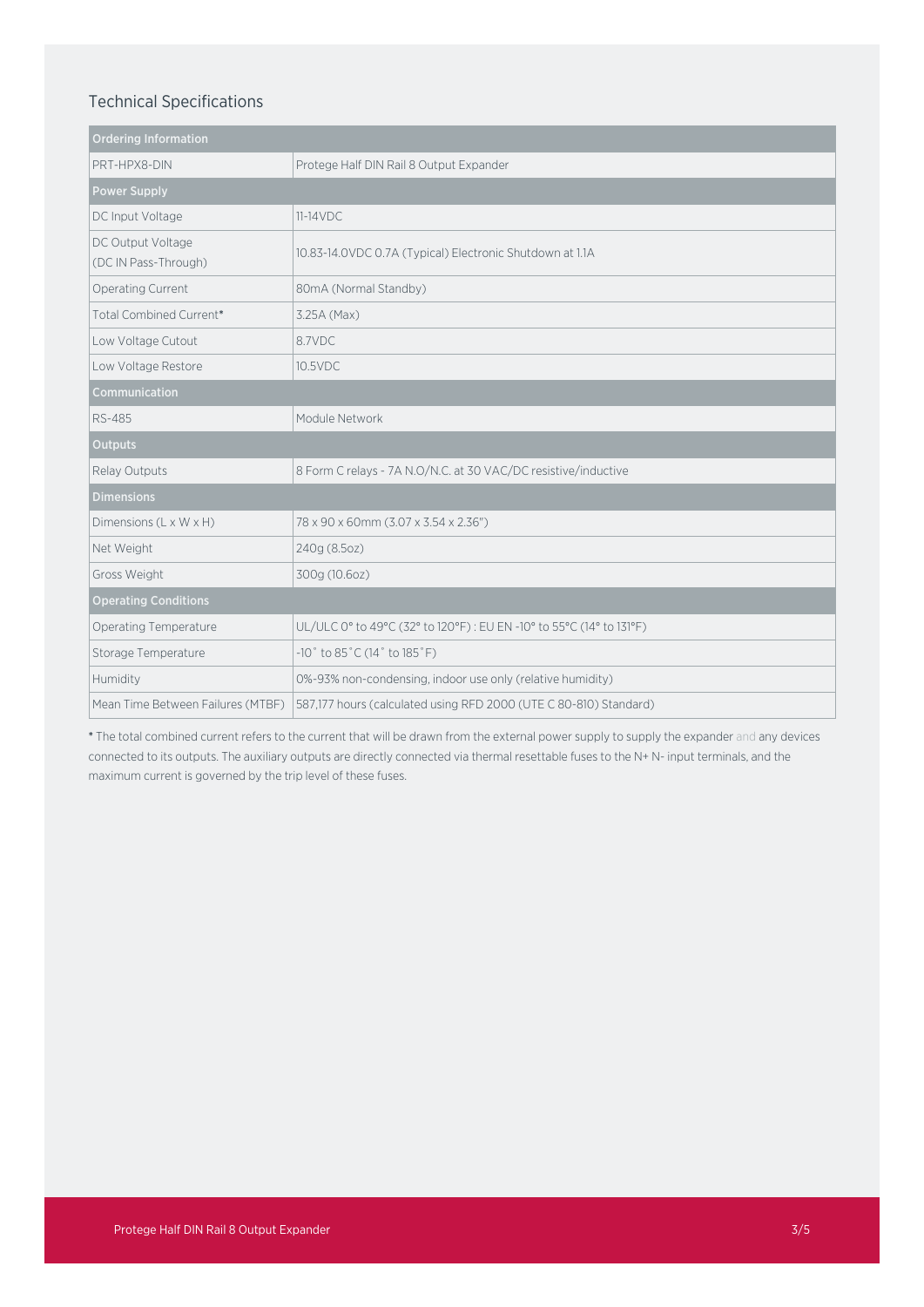#### Regulatory Notices

#### RCM (Australian Communications and Media Authority (ACMA))

This equipment carries the RCM label and complies with EMC and radio communications regulations of the Australian Communications and Media Authority (ACMA) governing the Australian and New Zealand (AS/NZS) communities.

#### AS/NZS 2201.1 Class 5

Protege systems conform to AS/NZS 2201.1:2007 Class 5 intruder alarm systems standards for the construction, operation, performance and installation of intruder alarm equipment and systems installed in clients' premises.

#### CE – Compliance with European Union (EU)

Conforms where applicable to European Union (EU) Low Voltage Directive (LVD) 2014/35/EU, Electromagnetic Compatibility (EMC) Directive 2014/30/EU, Radio Equipment Directive (RED)2014/53/EU and RoHS Recast (RoHS2) Directive: 2011/65/EU + Amendment Directive (EU) 2015/863.

This equipment complies with the rules of the Official Journal of the European Union, for governing the Self Declaration of the CE Marking for the European Union as specified in the above directives.

Security Grade 4, Environmental Class II, EN 50131-1:2006+A2:2017, EN 50131-3:2009, EN 50131-6:2008+A1:2014, EN 50131-10:2014, EN 50136-1:2012, EN 50136-2:2013, EN 60839-11-1:2013, Power frequency magnetic field immunity tests EN 61000-4-8, Readers Environmental Class: IVA, IK07.

#### UK Conformity Assessment (UKCA) Mark

This equipment carries the UKCA label and complies with all applicable standards.

#### UL/ULC (Underwriters Laboratories)

- > UL1610 for Central-Station Burglar-Alarm Units
- > UL294 for Access Control System Units
- > CAN/ULC S304 for Signal Receiving Centre and Premise Burglar Alarm Control Units
- > CAN/ULC S319 for Electronic Access Control Systems
- > CAN/ULC S559 for Fire Signal Receiving Centres and Systems

#### Federal Communications Commission (FCC)

FCC Rules and Regulations CFR 47, Part 15, Class A.

This equipment complies with the limits for a Class A digital device, pursuant to Part 15 of the FCC rules. Operation is subject to the following two conditions: (1) This device may not cause harmful interference; (2) This device must accept any interference received, including interference that may cause undesired operation.

#### Industry Canada

#### ICES-003

This is a Class A digital device that meets all requirements of the Canadian Interference-Causing Equipment Regulations. Cet appareil numérique de la classe A est conforme à la norme NMB-003 du Canada.

CAN ICES-3 (A)/NMB-3(A)

> For a full regulatory and approval list please visit the ICT website.